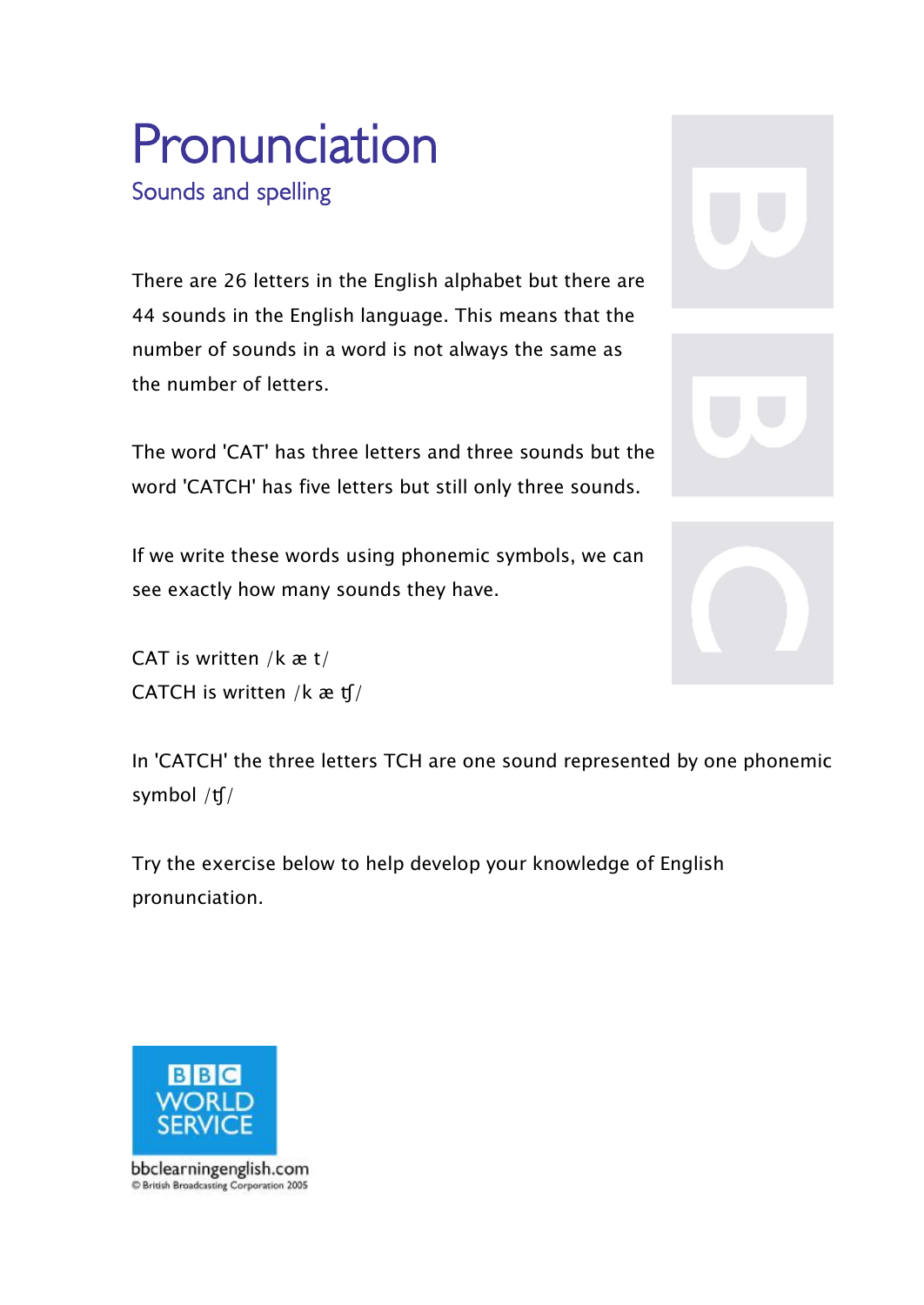## **Pronunciation Exercise Sounds and spelling**

#### **Exercise**

Look at the words below and put them into the correct column based on the number of sounds.

**Clue:**

The number of letters and the number of sounds is always different in these words.

| horse      | through | judge    | enough    | sugar    |
|------------|---------|----------|-----------|----------|
| caught     | island  | daughter | knowledge | cupboard |
| <b>COW</b> | know    | business | singing   | more     |
| carrot     | chemist | treasure | thinking  | laugh    |
| heart      | singer  | thorough | door      | check    |

| 2 sounds | 3 sounds | 4 sounds | 5 sounds | 6 sounds |
|----------|----------|----------|----------|----------|
|          |          |          |          |          |
|          |          |          |          |          |
|          |          |          |          |          |
|          |          |          |          |          |
|          |          |          |          |          |
|          |          |          |          |          |
|          |          |          |          |          |
|          |          |          |          |          |
|          |          |          |          |          |
|          |          |          |          |          |

bbclearningenglish.com